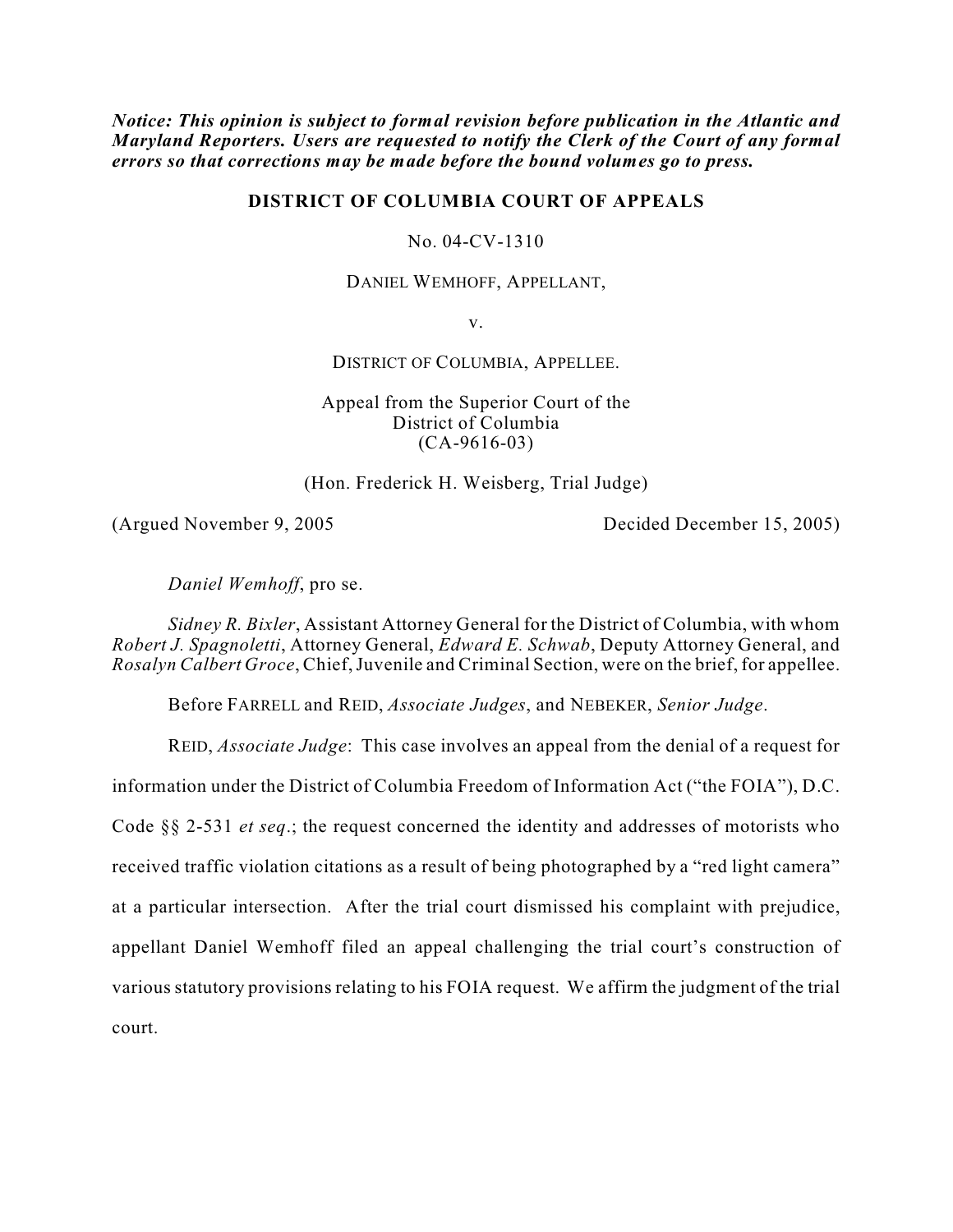In July 2003, Mr. Wemhoff sent a letter to the District of Columbia Department of Motor Vehicles ("the DMV") requesting certain information under the FOIA. Specifically, he asked for:

> All records - with redactions as necessary . . . to protect personal identity - of all motorists who were "caught" by your photo/red light camera stationed on the H Street Bridge [in the Northeast quadrant of the District of Columbia] approaching the corner of North Capitol Street. This would include addresses of those issued automatic citations.

The DMV advised Mr. Wemhoff on September 17, 2003, that the "photo/red light cameras . . . are administered by the Metropolitan Police Department ('MPD')," but that, at any rate, the "driver record database does not include the location of a particular photo red light camera and thus is not searchable using the criterion . . . provided [by Mr. Wemhoff]." Furthermore, the DMV advised that even if it could provide the requested records, "the addresses would not be releasable under [the] FOIA" because they are "exempt[ed] from disclosure by . . . federal statute, the Driver's Privacy Protection Act ['the DPPA'], 18 USC 2721 *et seq*.," and by D.C. Code § 2-534 (2) (2001).

Subsequently, Mr. Wemhoff filed a complaint in the trial court on December 3, 2003, seeking declaratory and injunctive relief compelling the District to provide the information requested under the FOIA. Sometime around early July 2004, Mr. Wemhoff filed a motion for summary judgment, and on July 20, 2004, the District filed a motion to dismiss Mr. Wemhoff's complaint, or in the alternative, for summary judgment. Mr. Wemhoff submitted an affidavit stating that he requested the records in connection with a civil [class action] he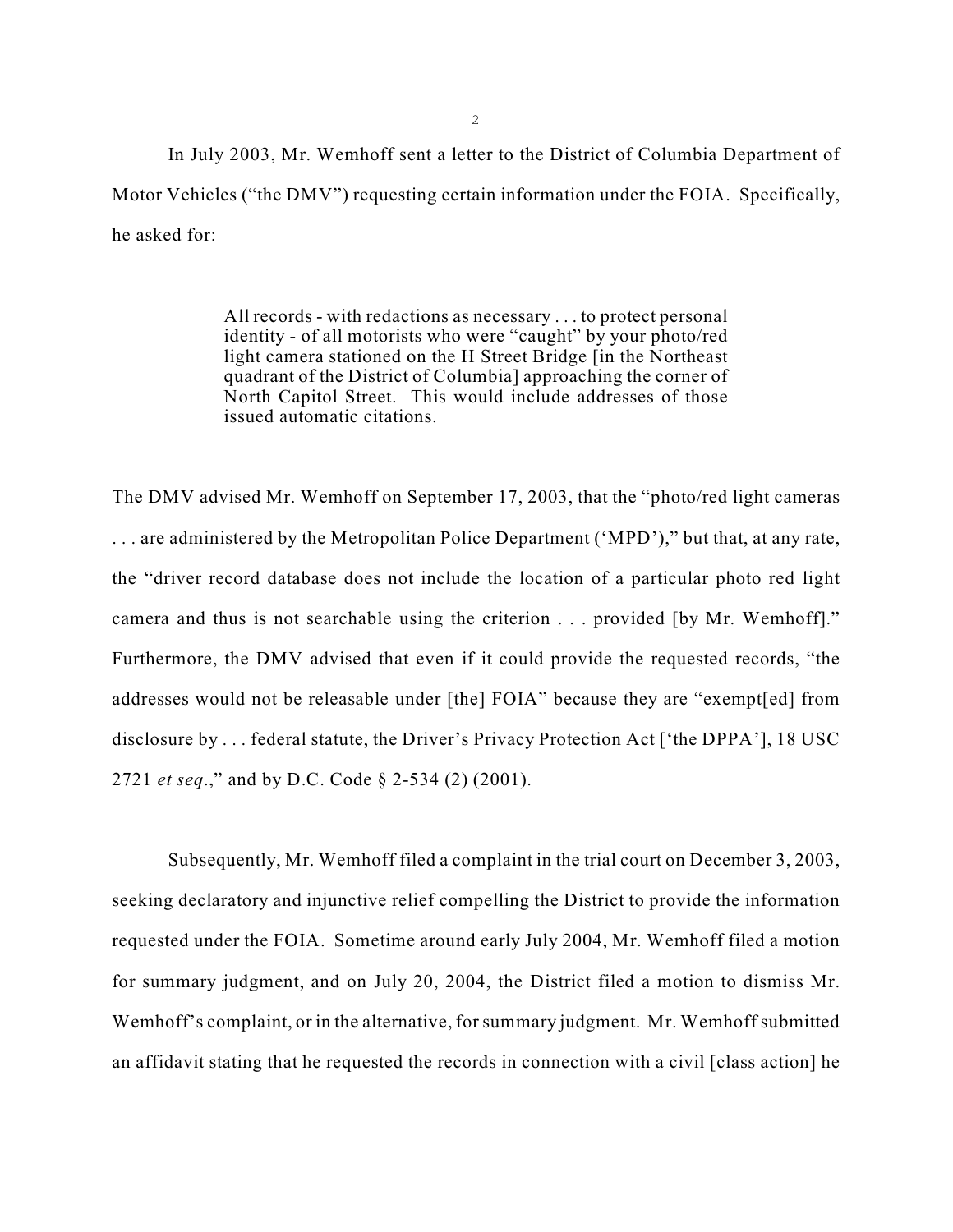had filed.<sup>1</sup> The trial court docketed an order on September 2, 2004, denying Mr. Wemhoff's motion for summary judgment and granting the District's motion to dismiss the complaint. Essentially, the trial court determined that the records sought were exempt from disclosure under the FOIA and the DPPA. $^2$  On September 28, 2004, the MPD sent Mr. Wemhoff a letter stating that "[t]he [D]epartment does not store the information [he] [had] requested," and further indicated that even if the information were available, it could not be released under the FOIA because, to do so, "would constitute an unwarranted invasion of personal privacy."

## **ANALYSIS**

Mr. Wemhoff insists that he is entitled to the information requested. He contends that: "The District's position on disclosing 'personal information' of 'traffic violations' not only violates a specific provision of its own motor vehicle code [D.C. Code § 50-1301.05 (a) (2001)], mandating the information requested, but it likewise ignores the broad exceptions to the privacy exemptions, as enumerated under the DPPA. . . ." He specifically takes issue with the District's use of the "unwarranted invasion of personal privacy" exception set forth in D.C. Code  $\S 2-534$  (2), and its reliance on the DPPA, 18 U.S.C.  $\S 2721$  (a)(1), with respect

 $<sup>1</sup>$  That action was dismissed, apparently because he could not identify the "red light</sup> camera violators" who had received citations relating to the North Capitol and H Streets location. The purpose of the lawsuit appears to have been a request for relief for persons who actually paid fines in response to the red light camera violations, in light of the fact that some drivers who had not paid for the violations were given amnesty by the District, after it decided to remove the camera because it was not functioning properly.

 $\mu$ <sup>2</sup> In addressing the reason why Mr. Wemhoff sought the records, the trial judge said: "Plaintiff, a lawyer, does not dispute that he wants this information so that he can solicit these individuals to bring a class action lawsuit against the District of Columbia for negligence and 'selective enforcement' of the law."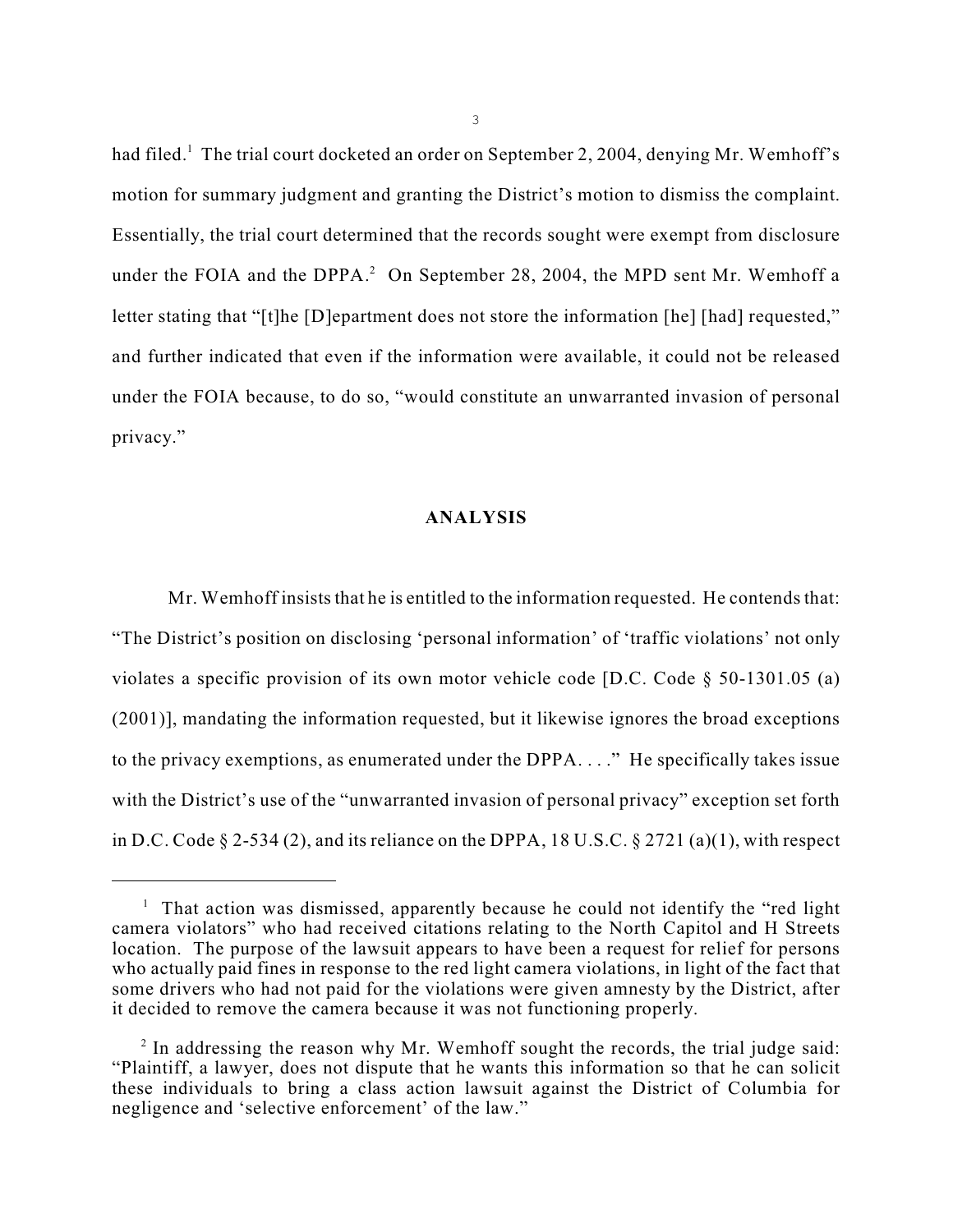to the "exempt [ion] from disclosure by statute" provision of D.C. Code  $\S$  2-534 (6). Mr. Wemhoff also claims that, despite its assertion to the contrary, the District could retrieve the information he seeks through its contractor.

The District argues that, under  $\S$  2-534 (2), and in the alternative  $\S$  2-534 (6), it is precluded from releasing the names and addresses requested. Moreover, the District emphasizes that it does not have the information which Mr. Wemhoff seeks. And, the District maintains that D.C. Code § 50-1301.05 does not provide authority for the disclosure of the requested records.

Because this case involves a legal issue requiring the interpretation of various statutory provisions, our review is *de novo*. *See Abadie v. District of Columbia Contract Appeals Bd.*, 843 A.2d 738, 741 (D.C. 2004) (citing *Belcon, Inc. v. District of Columbia Water & Sewer Auth.*, 826 A.2d 380, 384 (D.C. 2003); *In re Estate of Green*, 816 A.2d 14, 16 (D.C. 2003)). "'Statutory construction is a holistic endeavor, and, at a minimum, must account for a statute's full text, language . . ., structure, and subject matter.'" *District of Columbia v. Beretta, U.S.A., Corp.*, 872 A.2d 633, 652 (D.C. 2005) (en banc) (citing *United States Nat'l Bank of Oregon v. Independent Ins. Agents of Am.*, 508 U.S. 439, 455 (1993) (citation and internal quotation marks omitted)). "'The text of an enactment is the primary source for determining its drafters' intent.'" *Id*. at 651 (citation omitted). "'In the ordinary case, absent any indication that doing so would frustrate [the legislature's] clear intention or yield patent absurdity, our obligation is to apply the statute as [the legislature] wrote it.'" *Id*. (citing *Hubbard v. United States*, 514 U.S. 695, 703 (1995)) (other citation omitted). "At the same time, we do not read statutory words in isolation; the language of surrounding and

4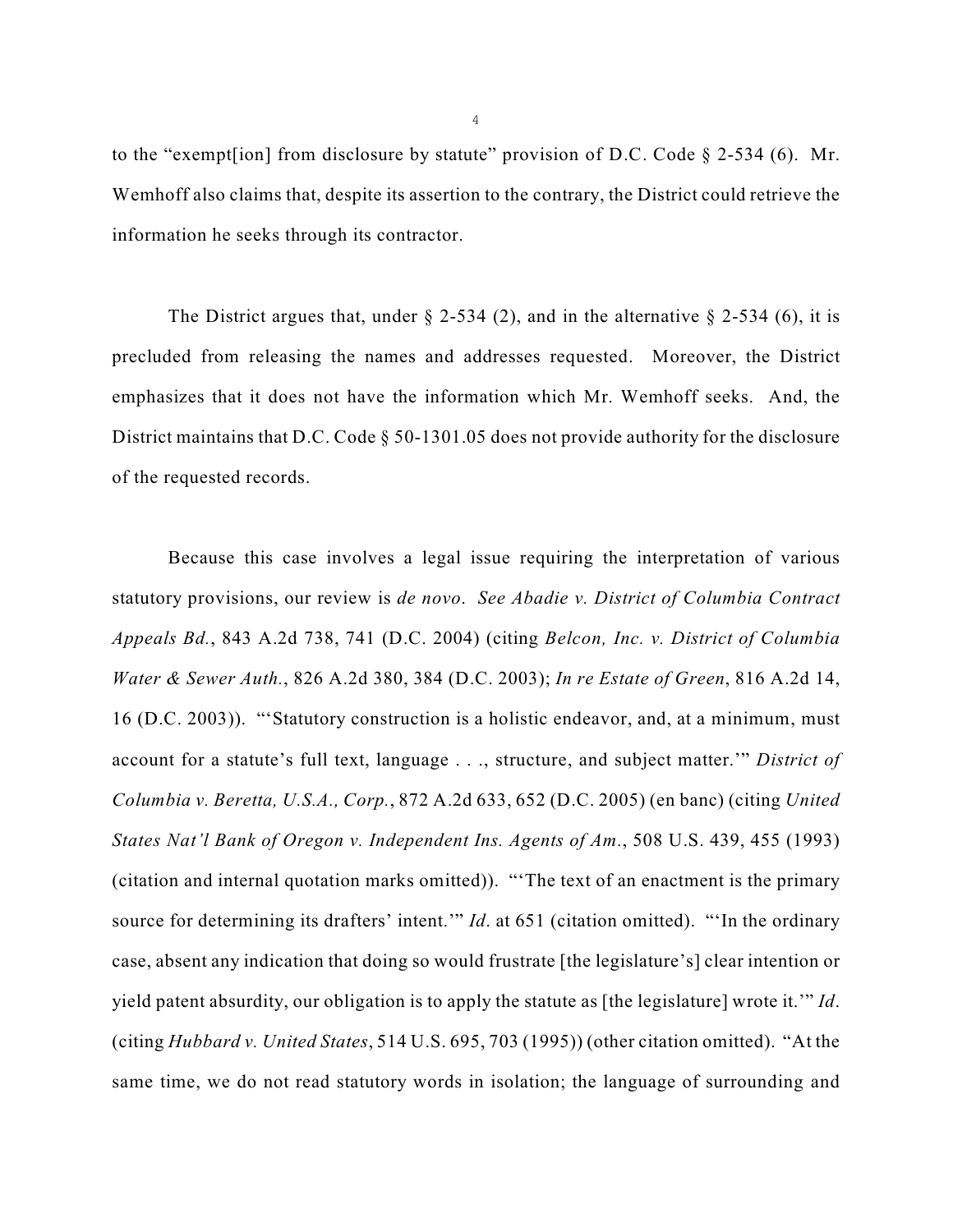related paragraphs may be instrumental to understanding them." *Id*. at 652 (citation omitted). And, "'if divers statutes relate to the same thing, they ought all to be taken into consideration in construing any one of them.'" *Luck v. District of Columbia*, 617 A.2d 509, 514 (D.C. 1992) (citation omitted).

The District has a general policy favoring public access to and disclosure of its public records, but that policy is not without limitation. Its general statement of public policy specifies that: "[A]ll persons are entitled to full and complete information regarding the affairs of government and the official acts of those who represent them as public officials and employees." D.C. Code § 2-531 (2001); *see The Washington Post Co. v. Minority Bus. Opportunity Comm'n*, 560 A.2d 517, 521 (D.C. 1989) (citing *Dunhill v. Director, District of Columbia Dept. of Transp.*, 416 A.2d 244, 247 n.5 (D.C. 1980) (other citations omitted)). Yet, while there is a policy of "expansion of public access," persons are not entitled to any and all information contained in public records, but only that relating to the affairs of government and official acts of officials and employees. *Id*. Moreover, the right of public access is limited by statutory exceptions which, consistent with the general public policy of access, must be read narrowly. *See Newspapers, Inc. v. Metropolitan Police Dep't*, 546 A.2d 990, 993 (D.C. 1988) (citing *Dunhill*, *supra*); *see also* D.C. Code § 2-532 (a) ("Any person has a right to inspect, and at his or her discretion, to copy any public record of a public body, except as otherwise expressly provided by  $\S$  2-534 . . . ."). There are two main exceptions to the general policy of access to public records at issue in this case, D.C. Code  $\S$ § 2-534 (a) (2) and (6), which provide:

> (a) The following matters may be exempt from disclosure under the provisions of this subchapter: . . .

5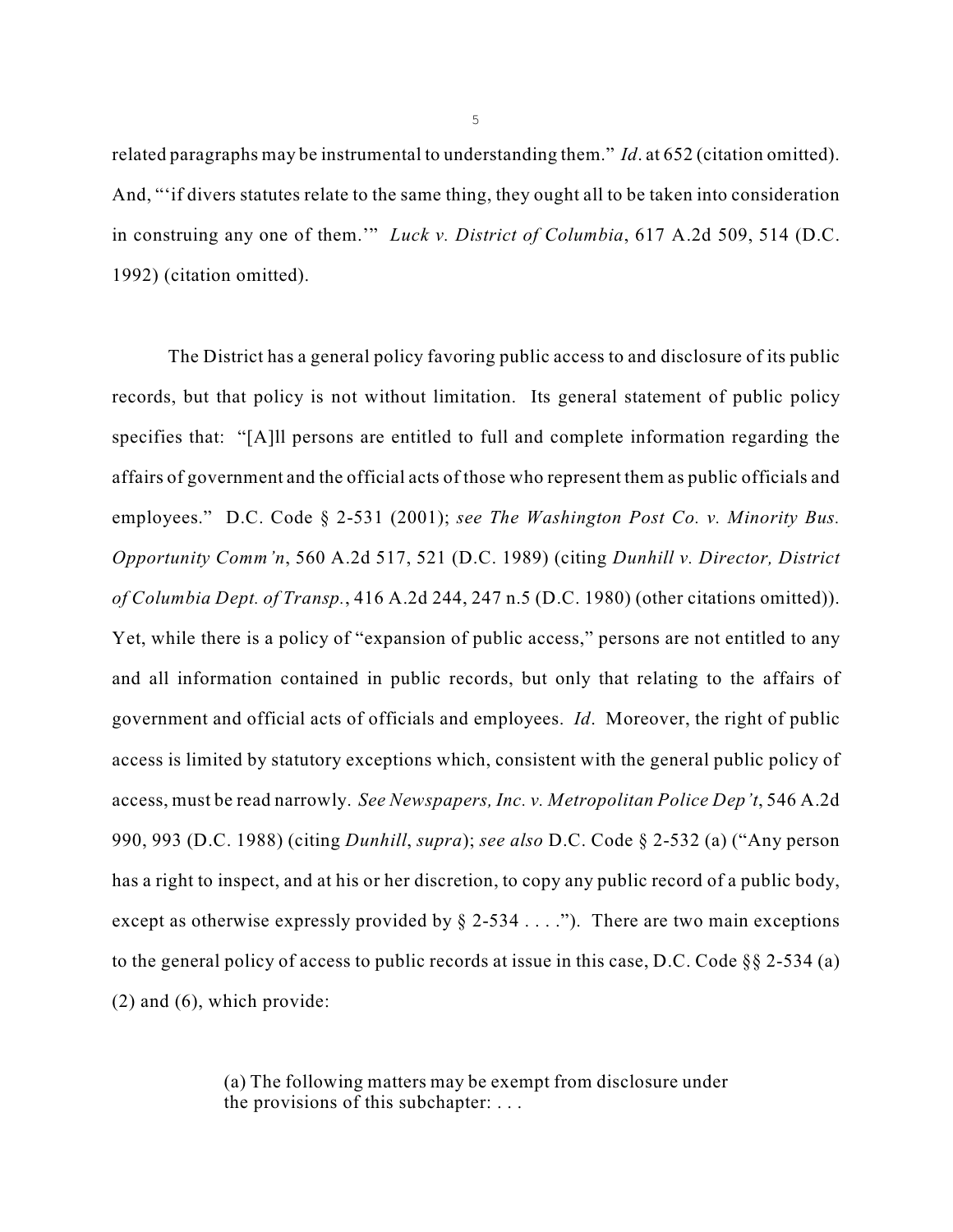(2) Information of a personal nature where the public disclosure thereof would constitute a clearly unwarranted invasion of personal privacy; . . .

(6) Information specifically exempted from disclosure by statute (other than this section), provided that such statute:

(A) Requires that the matters be withheld from the public in such a manner as to leave no discretion on the issue; or

(B) Establishes particular criteria for withholding or refers to particular types of matters to be withheld . . . .

The trial court based its judgment on both of these provisions. We find it necessary to consider only one of the provisions, and focus on  $\S$  2-534 (a)(6).

The question we confront concerning  $\S$  2-534 (6) is whether the District properly invoked it to bar disclosure of the information sought by Mr. Wemhoff. Mr. Wemhoff relies on a sentence in D.C. Code  $\S$  2-534 (c) stating that  $\S$  2-534 "shall not operate to permit nondisclosure of information of which disclosure is authorized or mandated by other law." He argues that the District has a policy of disclosing personal information relating to traffic violations, as set forth in D.C. Code  $\S$  50-1301.05 (a)(1), and hence, cannot refuse his FOIA request. Section 50-1301.05 (a)(1) provides that:

> The Mayor shall, upon request, furnish any person a certified abstract of the District of Columbia operating record of any person subject to the provisions of this chapter, which abstract shall include enumeration of any motor vehicle accidents in which such person has been involved and reference to any convictions of said person for violation of the motor vehicle laws as reported to the Mayor and a record of any vehicles registered in the name of such person . . . .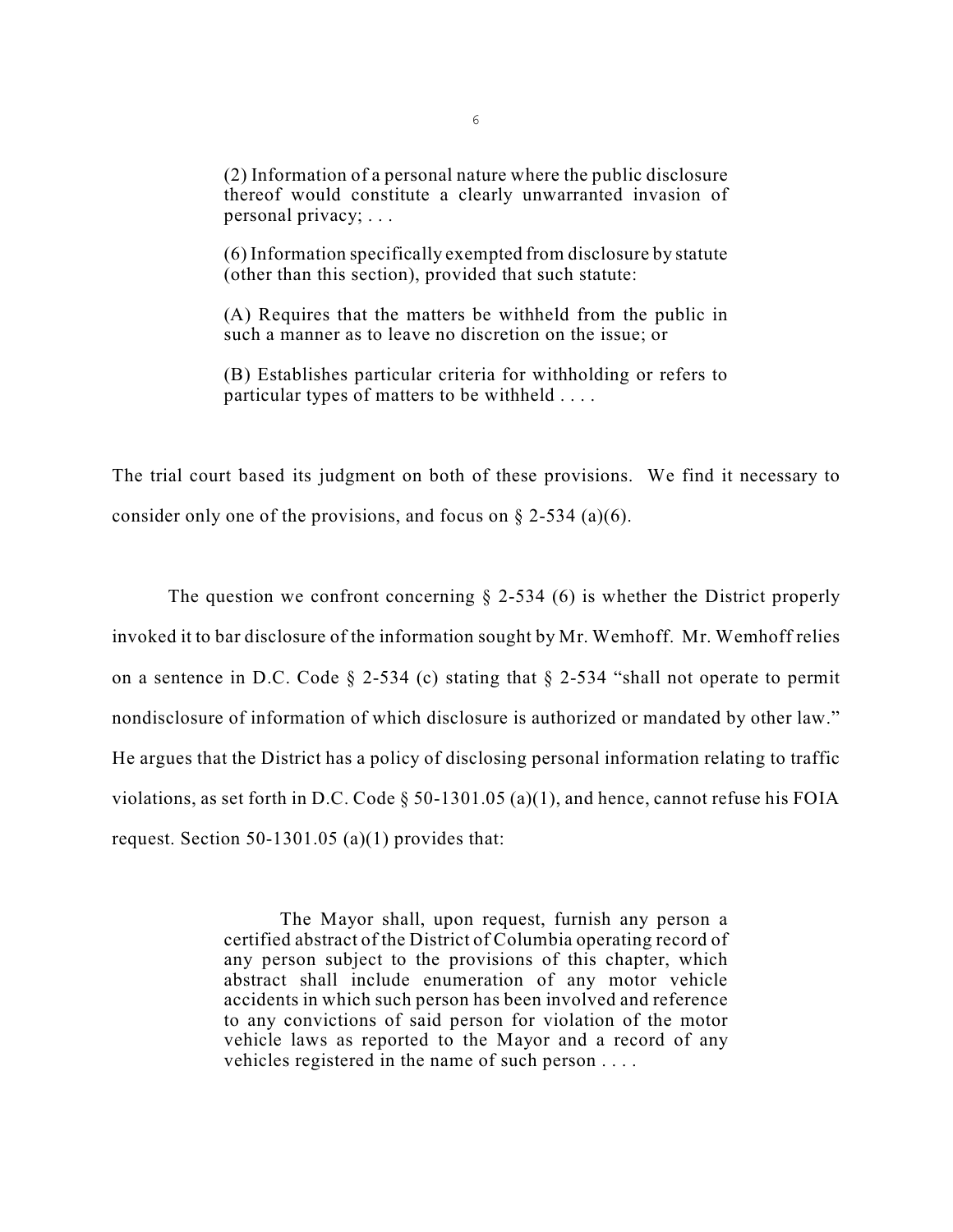This provision was enacted by Congress in 1954, as part of the "Motor Vehicle Safety Responsibility Act of the District of Columbia." D.C. Code § 50-1301.01 (2001). That Act was designed "to promote safe driving, to eliminate the reckless and financially irresponsible driver from the highways, and to provide for the giving of security and proof of financial responsibility by persons driving or owning vehicles of a type subject to registration under the laws of the District of Columbia." Pub. L. No. 365, 68 Stat. 120, 147 (1954) (codified as amended at D.C. Code § 50-1301.01 (1981)). Hence, disclosure of an "abstract of [a] District of Columbia operating record of [a] person subject to the provisions of [the] Act" was required as an aid to persons who may have been injured in automobile accidents and who may have been seeking compensation for their injuries. *See Dunhill*, *supra*, 416 A.2d at 248 n.7. Mr. Wemhoff is not requesting information to be used for the purpose of determining the financial responsibility of motorists who may have been involved in motor vehicle accidents. Rather, he wants to solicit persons for his lawsuit who may have received and paid photo/red light camera citations relating to the North Capitol and H Streets location. Solicitation of motor vehicle drivers, and use of driver operating records for matters unrelated to accidents fall outside the intent of Congress in enacting the Motor Vehicle Safety Responsibility Act. In short, Mr. Wemhoff cannot gain access to the information he desires for his stated purpose by relying on § 50-1301.05 (a)(1).

Mr. Wemhoff also contends that the DPPA, 18 U.S.C. § 2721, authorizes his access to the information he seeks. Section 2721 (a) begins with a prohibition on the disclosure of personal information: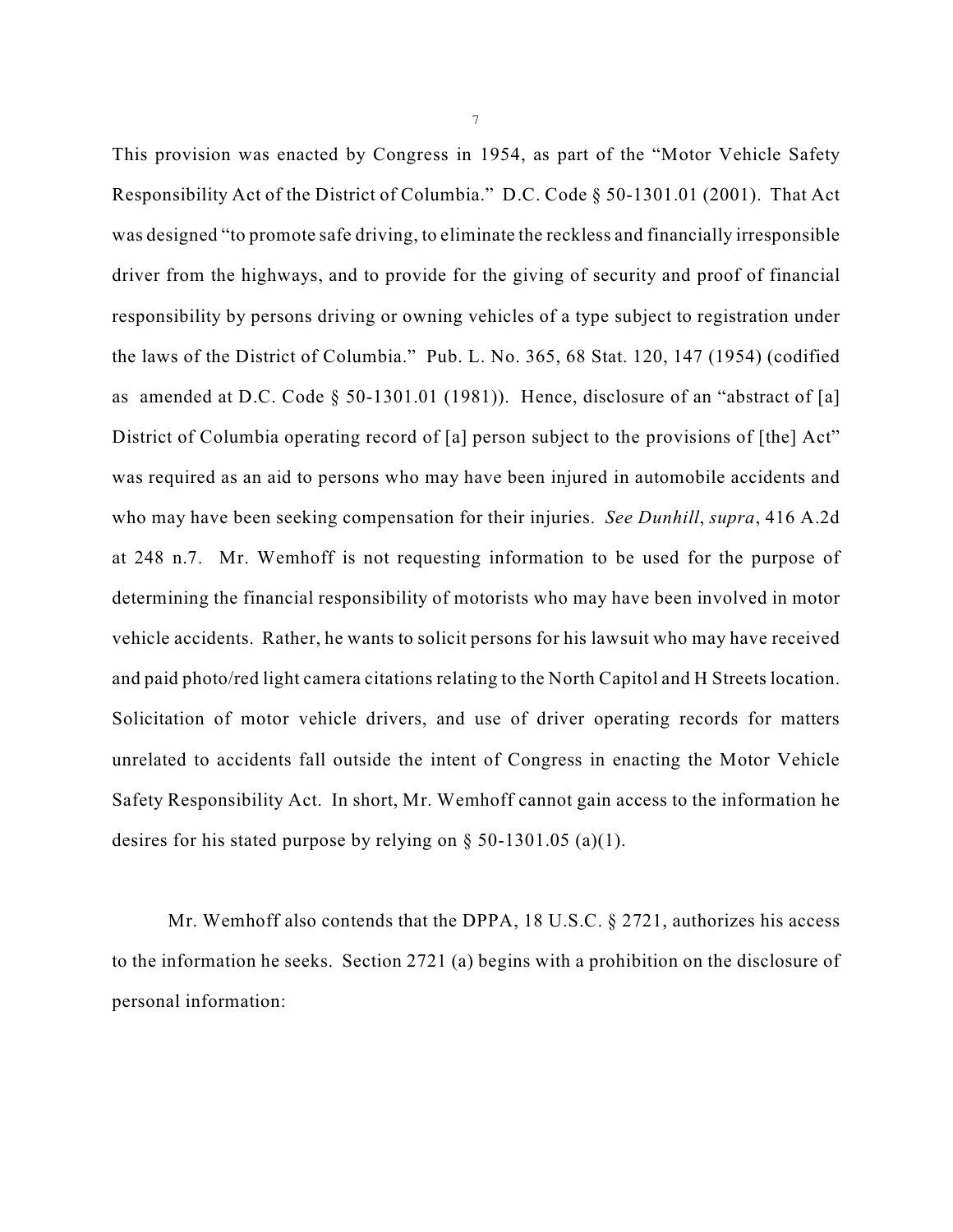(a) In general. A State department of motor vehicles, and any officer, employee, or contractor thereof, shall not knowingly disclose or otherwise make available to any person or entity:

(1) personal information, as defined in 18 U.S.C. 2725 (3), about any individual obtained by the department in connection with a motor vehicle record, except as provided in subsection (b) of this section . . . .

"Personal information" is defined in 18 U.S.C. § 2725 (3) as:

information that identifies an individual, including an individual's photograph, social security number, driver identification number, name, address (but not the 5-digit zip code), telephone number, and medical or disability information, but does not include information on vehicular accidents, driving violations, and driver's status.

Section 2721 (b) addresses the circumstances under which personal information, including

the name and address of a motorist, may be disclosed under the DPPA.<sup>3</sup> Mr. Wemhoff relies

 $318$  U.S.C. § 2721 (b) (2005) provides:

Permissible uses. Personal information referred to in subsection (a) shall be disclosed for use in connection with matters of motor vehicle or driver safety and theft, motor vehicle emissions, motor vehicle product alterations, recalls, or advisories, performance monitoring of motor vehicles and dealers by motor vehicle manufacturers, and removal of nonowner records from the original owner records of motor vehicle manufacturers to carry out the purposes of titles I and IV of the Anti Car Theft Act of 1992, the Automobile Information Disclosure Act (15 U.S.C. 1231 et seq.), the Clean Air Act (42 U.S.C. 7401 et seq.), and chapters 301, 305, and 321-331 of title 49 [49 USCS §§ 30101 et seq., 30501 et seq., 32101 et seq.-  $33101$  et seq.], and, subject to subsection  $(a)(2)$ , may be disclosed as follows:

(1) For use by any government agency, including any court or

(continued...)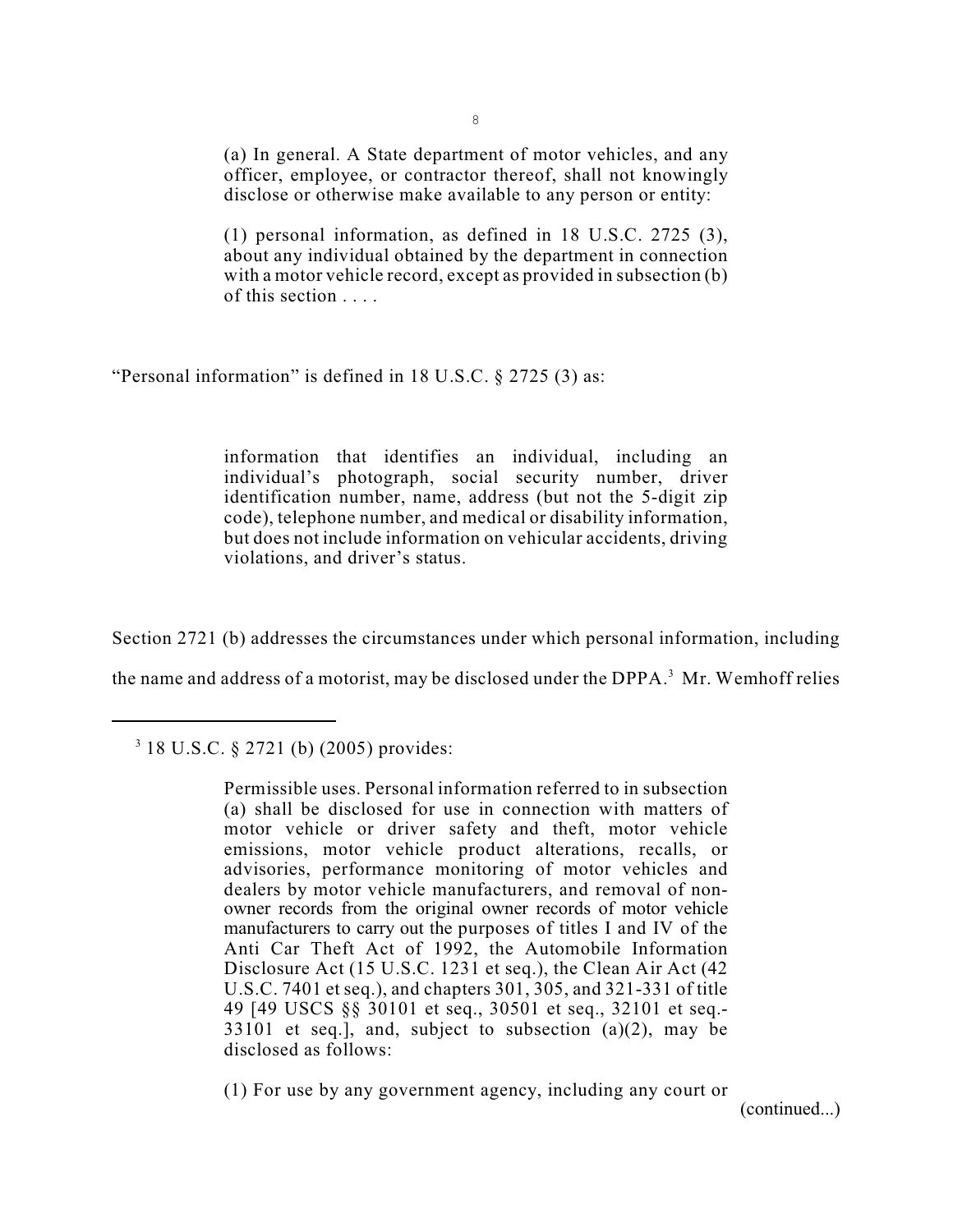$3$ (...continued)

law enforcement agency, in carrying out its functions, or any private person or entity acting on behalf of a Federal, State, or local agency in carrying out its functions.

(2) For use in connection with matters of motor vehicle or driver safety and theft; motor vehicle emissions; motor vehicle product alterations, recalls, or advisories; performance monitoring of motor vehicles, motor vehicle parts and dealers; motor vehicle market research activities, including survey research; and removal of non-owner records from the original owner records of motor vehicle manufacturers.

(3) For use in the normal course of business by a legitimate business or its agents, employees, or contractors, but only--

(A) to verify the accuracy of personal information submitted by the individual to the business or its agents, employees, or contractors; and

(B) if such information as so submitted is not correct or is no longer correct, to obtain the correct information, but only for the purposes of preventing fraud by, pursuing legal remedies against, or recovering on a debt or security interest against, the individual.

(4) For use in connection with any civil, criminal, administrative, or arbitral proceeding in any Federal, State, or local court or agency or before any self-regulatory body, including the service of process, investigation in anticipation of litigation, and the execution or enforcement of judgments and orders, or pursuant to an order of a Federal, State, or local court. (5) For use in research activities, and for use in producing statistical reports, so long as the personal information is not published, redisclosed, or used to contact individuals.

(6) For use by any insurer or insurance support organization, or by a self-insured entity, or its agents, employees, or contractors, in connection with claims investigation activities, antifraud activities, rating or underwriting.

(7) For use in providing notice to the owners of towed or impounded vehicles.

(8) For use by any licensed private investigative agency or licensed security service for any purpose permitted under this subsection. (9) For use by an employer or its agent or insurer to obtain or verify information relating to a holder of a commercial driver's license that is required under chapter 313 of title 49 [49 USCS §§ 31301 et seq.].

(10) For use in connection with the operation of private toll transportation facilities.

(11) For any other use in response to requests for individual

(continued...)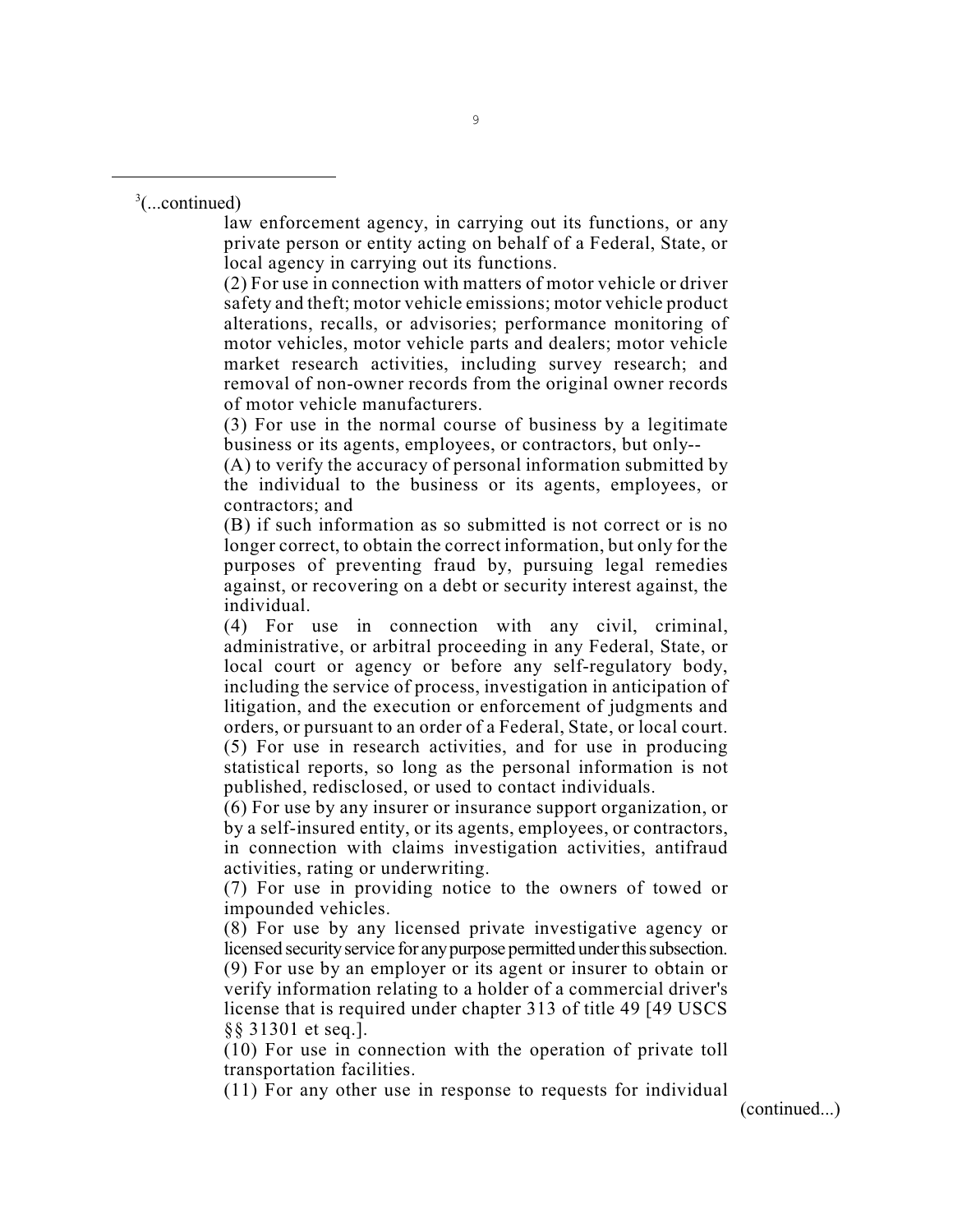on § 2721 (b)(4), the "investigation in anticipation of litigation" exception which states in  $ful!$ 

> (4) For use in connection with any civil, criminal, administrative, or arbitral proceeding in any Federal, State, or local court or agency or before any self-regulatory body, including the service of process, investigation in anticipation of litigation, and the execution or enforcement of judgments and orders, or pursuant to an order of a Federal, State, or local court.

*Pichler v. UNITE (Union of Needletrades, Industrial & Textile Employees AFL-CIO),*

*et al.*, 339 F. Supp. 2d 665 (E.D. Pa. 2004), a non-FOIA case, which interpreted the "investigation in anticipation of litigation" exception, differs from the matter before us.<sup>4</sup>

 $\frac{3}{2}$ (...continued)

motor vehicle records if the State has obtained the express consent of the person to whom such personal information pertains. (12) For bulk distribution for surveys, marketing or solicitations if the State has obtained the express consent of the person to whom such personal information pertains.

18 U.S.C. § 2721 (b) (2005).

<sup>4</sup> Nor is *Manso v. Santamarina & Assocs.*, No. 04 Civ. 10276, 2005 Dist. LEXIS 7316, (S.D.N.Y. Apr. 26, 2005), a FOIA case. There, the court found the litigation exception applicable (in a lawsuit which alleged, in part, a violation of the DPPA), because the personal information protected by the DPPA was "useful" to show that the plaintiff had lied in an affidavit filed in a related [legal] action. Similarly, in *Cowan v. Ernest Codelia, P.C.*, 149 F. Supp. 2d 67 (S.D.N.Y. 2001), a non-FOIA case, the court determined that the litigation exception did not apply because "a reasonable juror could find that the DMV searches and the subsequent sending of [an empty] envelope [to the home of an Assistant District Attorney (continued...)

<sup>(13)</sup> For use by any requester, if the requester demonstrates it has obtained the written consent of the individual to whom the information pertains.

<sup>(14)</sup> For any other use specifically authorized under the law of the State that holds the record, if such use is related to the operation of a motor vehicle or public safety.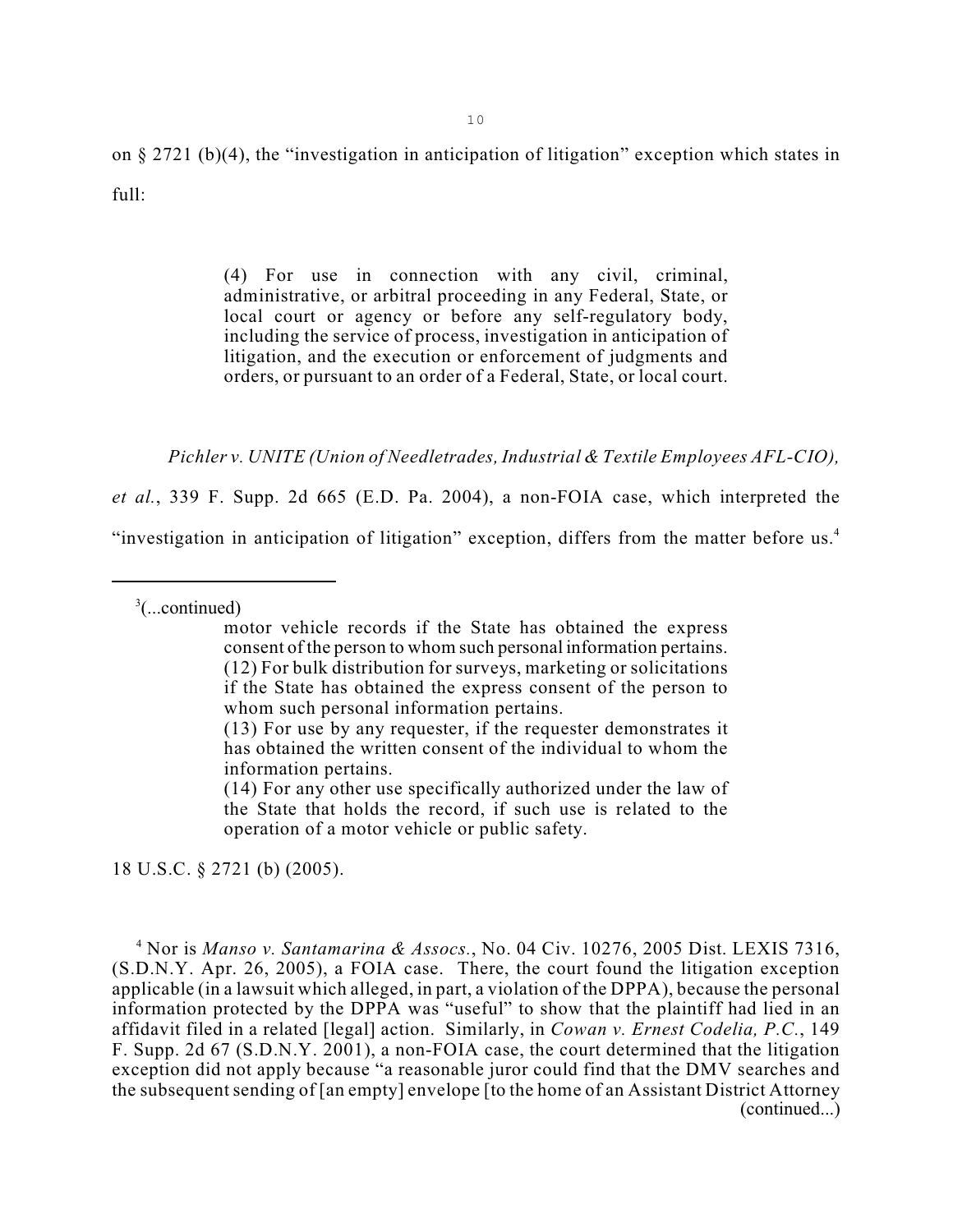*Pichler* concerned a labor organizing dispute in which the appellants alleged that a labor union took down license plate numbers from cars located outside of a corporation whose employees it sought to organize, then acquired the addresses of the owners of those vehicles, and later contacted them at their homes. *Id*. at 666. Appellants sued the union for alleged violations of the DPPA, and the union moved to dismiss the appellants' complaint. The trial court denied the motion to dismiss and allowed the case to move forward to discovery, "because the complaint [did] not establish that the [investigation in anticipation of] litigation exception applie<sup>[d]</sup>" to the case. *Id.* at 668. The court believed that "[a]fter discovery ..., the [u]nion[] may be able to prove that the litigation exception permitted them to access the plaintiffs' personal information." *Id*. Therefore, the court considered the meaning of the exception.

The *Pichler* court declared that "the exception applies only if a defendant obtains protected information for a permitted 'use,'. . . [and that] 'use' implies a reasonable likelihood that the decision maker would find the information useful in the course of the proceeding." *Id*. To show that identifying information fell within the "investigation in anticipation of litigation exception," the unions "must prove that (1) they undertook an actual investigation; (2) at the time of the investigation, litigation appeared likely; and (3) the protected information obtained during the investigation would be of "use" in the litigation ...." *Id.* The court believed that its test represented a narrow construction of the exception and would help to safeguard an individual's privacy: "This construction ensures that

 $^4$ (...continued)

who was assigned to prosecute one of the defendants' clients] was not for use in connection with a criminal proceeding [within the meaning of 18 U.S.C.  $\S 2724$  (b)(4)] but rather was to threaten or harass [the ADA] for personal reasons." *Id*. at 79.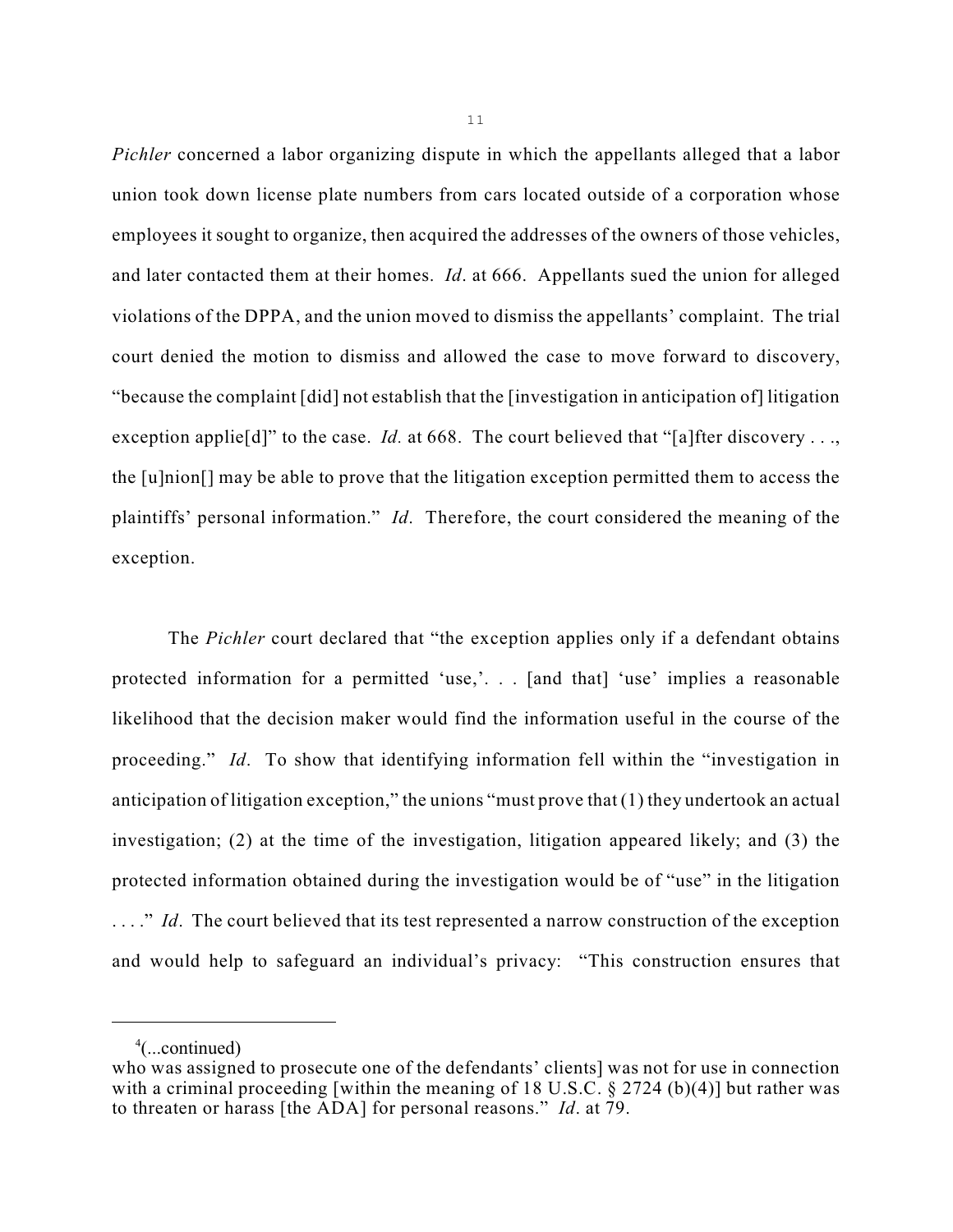individuals' statutorily recognized rights to the privacy of their motor vehicle records are not sacrificed whenever a litigant raises the possibility of a tenuous connection between the protected information and issues tangentially related to a conceivable litigation strategy." *Id.* Rather than envisioning assistance in the solicitation of clients for a potential lawsuit, the test articulated in *Pichler* focuses on the use of protected information in actual or "likely" litigation, and where the information would be "of use in the litigation" in the sense of being material to its subject matter. In stressing the need for "an actual investigation" as the first prong of its test, we believe that the court meant the type of background work or search for material which would determine, substantively, whether one has a viable theory of litigation, or enough of a basis to avoid a motion for sanctions on the ground that a frivolous lawsuit has been filed. Based upon *Pichler*, and our own reading of § 2721, acquiring personal information from the motor vehicle records for the purpose of finding and soliciting clients for a lawsuit is not a "permissible use" within the meaning of  $\S 2721$  (b).

Our conclusion is buttressed by an examination of all of the exceptions under  $\S 2721$ (b). Notably, "we do not read statutory words in isolation; the language of surrounding and related paragraphs may be instrumental in understanding them." *Beretta*, *supra*, 872 A.2d at 652. When considering § 2721 (b)'s "full text, language . . ., structure, and subject matter," *id.* (omission in original), the exceptions highlight who may access personal information and the authorized uses of that information. Personal information may be disclosed to government agencies or their agents (*e.g.*, subsections (1) and (7)), or to licensed private investigative or security entities (subsection 8). It may be disclosed for the purpose of ensuring driver or public safety (subsections (2), (9), and (14)), or accuracy in legitimate business records to guard against fraud (subsection (3)), and to investigate the validity of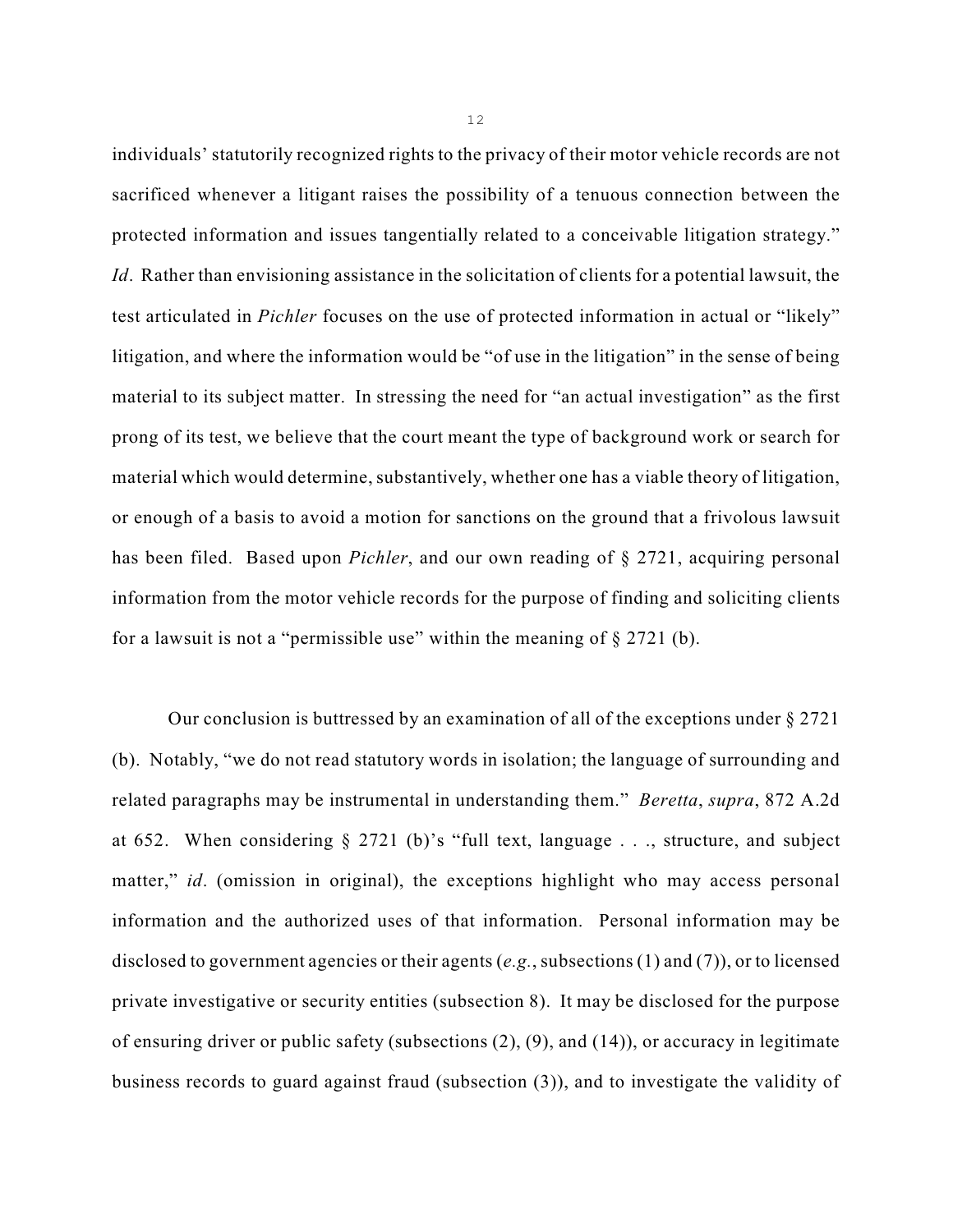insurance claims (subsection (6)). Mr. Wemhoff is not an agent of the government; nor does he desire the personal information in the motor vehicle records for any of the purposes listed above.

Furthermore, the limitations embodied in subsections (5), (11), (12), and (13) suggest that Congress did not intend that personal information in motor vehicle records would be used to contact persons to become plaintiffs in a lawsuit, nor that such information would be disclosed, without the consent of the affected person. As the trial court noted in this case, subsection (5), which "immediately follows" the litigation exception and addresses "disclosure for research activities," contains an explicit condition on disclosure. The personal information may be released "so long as [it] is not published, redisclosed, or used to contact individuals."

The consent provisions of subsections (11), (12), and (13) underscore Congress' intent to restrict access to personal information contained in motor vehicle records. Subsection (12), which addresses "bulk distribution for surveys, marketing or solicitations," requires "the State [to] obtain[] the express consent of the person to whom such personal information pertains" before it can be disclosed. 18 U.S.C. § 2721 (b). Subsection (11) mandates that, the State "obtain[] the express consent of the person to whom such personal information pertains." *Id.* And, subsection (13) explicitly states that personal information may be disclosed to "any requester, if the requester demonstrates it has obtained the written consent of the individual to whom the information pertains." *Id.*

13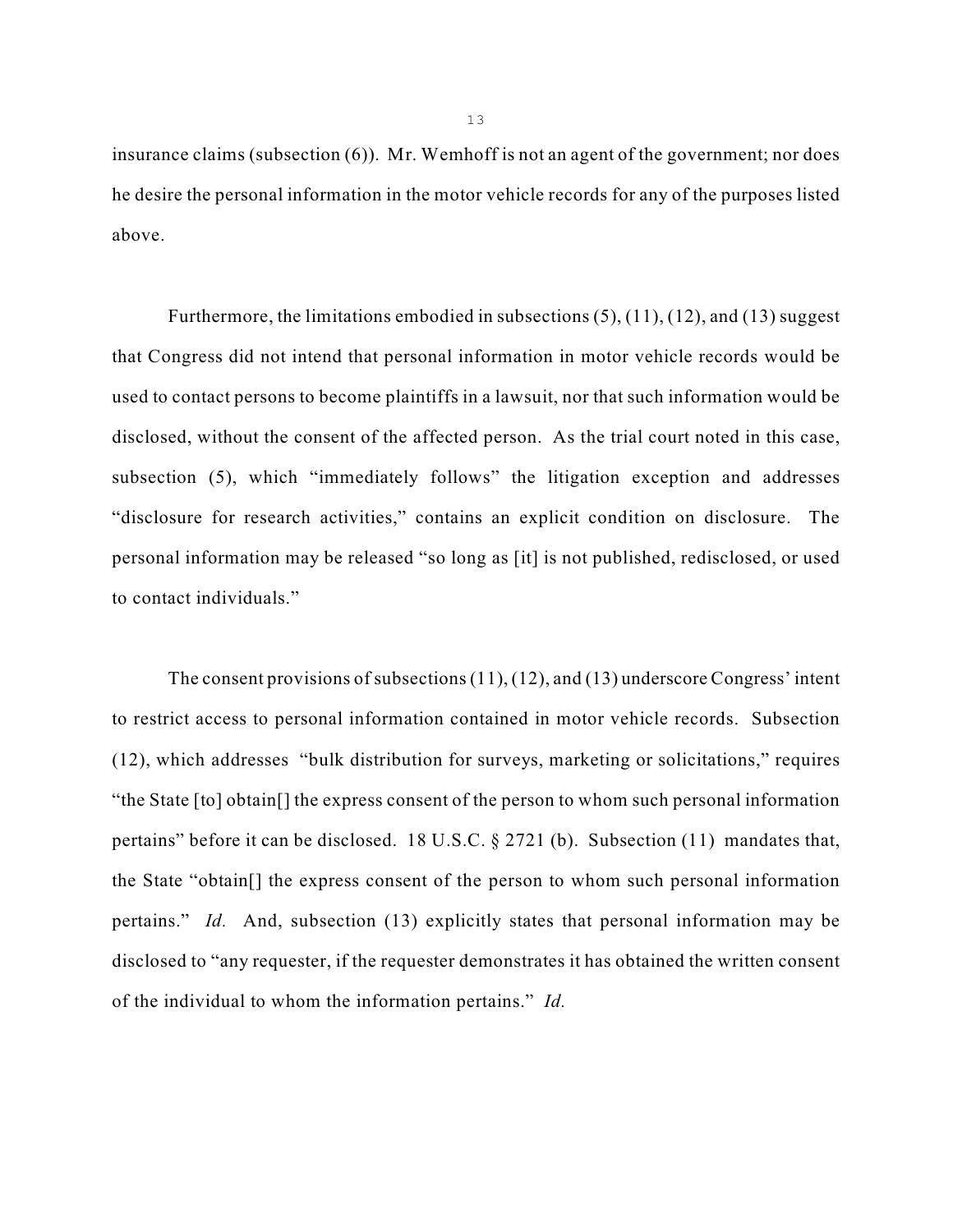That Congress deemed the requirement of consent in subsections (11), (12) and (13) to be vitally important is clear from the legislative history of § 2721. The House Conference Report on the DPPA discusses only four of the fourteen exceptions set forth in  $\S 2721$  (b), including those in subsections (11), (12), and (13), all of which require consent of the motorist whose personal information is sought. As originally drafted, subsections (b)(11)and (12) were worded differently from the current version of those subsections; the State had to provide an opportunity for motorists to prohibit disclosures.<sup>5</sup> In 1999, subsections (11) and (12) were simplified, but consent remained an express requirement. Subsection (13), which concerns "use by any requester," has never been changed; the personal information may be disclosed only "if the requester demonstrates it has obtained the written consent of the individual to whom the information pertains." The House Conference Report emphasized the necessity for "written consent":

> Under subsection (b)(13), any requestor may obtain access to an individual's personal information if the requestor has obtained written consent from the individual whose personal information is sought. The Conferees intend that each State must provide that the requestor's demonstration include a written consent that was been notarized.

 $<sup>5</sup>$  As the House Conference Report states:</sup>

The opportunity to prohibit disclosure of personal information under  $(b)(11)$  and  $(b)(12)$  does not have to be provided each time a request for such information is made. Instead, the opportunity to prohibit these disclosures should be provided at the time an individual registers for or renews his or her driver's license, title, registration or identity card and at any other time an individual contacts the State on his or her own initiative to prohibit such disclosures.

H. R. REP. NO. 103-711, at 401 (1994) (Conf. Rep.), *reprinted in* 1994 U.S.C.C.A.N., 1868, 1869.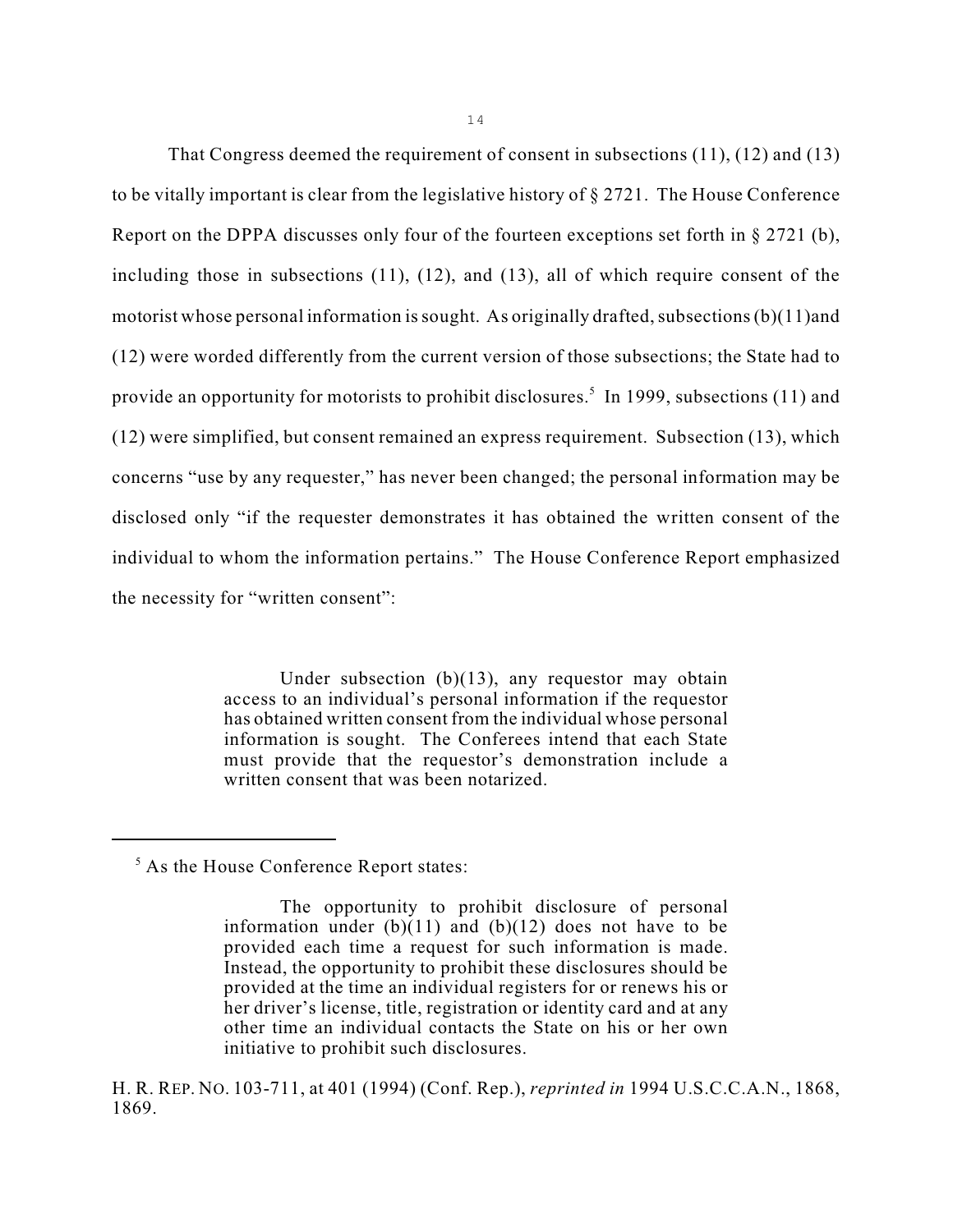H. R. Rep. No. 103-711, at 401 (1994) (Conf. Rep.), *reprinted in* 1994 U.S.C.C.A.N., 1868, 1869.

One other provision manifests Congress' intent to restrict access to personal information under the DPPA. Section 2724 authorizes a private right of action against "[a] person who knowingly obtains, discloses or uses personal information from a motor vehicle record, for a purpose not permitted . . ., [and makes the person who violates the DPPA] liable to the individual to whom the information pertains . . .," without any showing that the person to whom the personal information pertains "suffered any adverse effect." *Schmidt v. Multimedia Holdings Corp.*, 361 F. Supp. 2d 1346, 1348, 1354 (M.D. Fla. 2004). Thus, if a District employee discloses personal information in the motor vehicle records for the purpose of allowing solicitation of clients by a private attorney, that employee arguably would be vulnerable to a lawsuit, as would be the private attorney if he used the personal information to find clients for a class action lawsuit.

In sum, we conclude that D.C. Code  $\S 2-534$  (6) does not authorize the disclosure of personal information from the District's motor vehicle records for purpose of solicitation of clients, because the DPPA, 18 U.S. C. § 2721, prohibits such disclosure and use. As the trial court observed, Mr. Wemhoff "is free to put an ad in a newspaper announcing his intentions and soliciting potential class members."